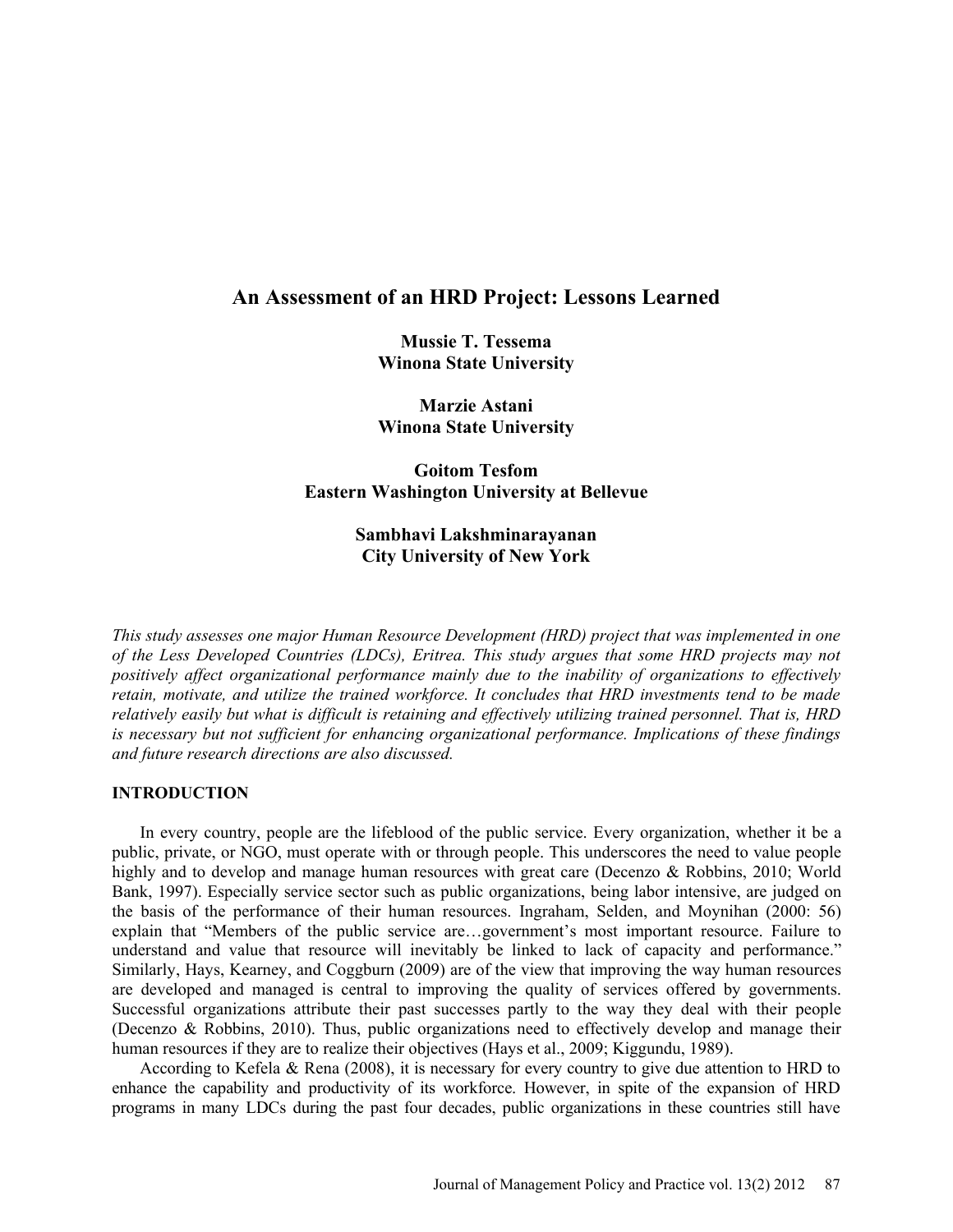serious shortages of skilled public servants mainly due to their inability to effectively attract, motivate and retain them (Teferra & Altbachl, 2004; Bertram, Wedekind, & Muthukrishna; 2007; Manik, 2007). HRD programs have come under strong criticism in many LDCs with their effectiveness thrown in considerable doubt (e.g., Kiggundu, 1989; Tessema, 2010).

This study is about assessing a major HRD project implemented between 1998 and 2005 in one of the LDCs called Eritrea. Eritrea gained independence in 1991 and become a sovereign State in 1993 after 30 years liberation war with Ethiopia. Eritrea has embarked on a multifaceted nation-building and reconstruction process in which public service is one aspect. The Eritrean government inherited a very low human capital base at independence (Tessema et al., 2005; Wekita, 2002; World Bank, 1994). To reverse the situation, the Government took a number of HRD-related activities (MOE, 2003; Tessema et al., 2005; UNDP, 2002). One of the most important actions taken by the government was launching the Eritrean HRD Project (1998-2005), which is the focus of this study.

Before we proceed to the research questions, we provided the background of the Eritrean HRD projected implemented between 1998 and 2005. In 1997, the Government of Eritrea, as part of its public sector management program, organized a training needs assessment study for public sector management (Eritrean HRD Project, 2003). The study identified a critical skills gap between the needs of the Eritrean government to implement its reconstruction and development programs and the ability of the existing Eritrean public employees to deliver social and economic development. The Eritrean HRD Project was initiated in 1997, following a soft loan provided by the World Bank after the identification of an acute shortage of skilled labor within the public sector. However, because of the war that flared up with Ethiopia between 1998 and 2000, the training project was not fully implemented until 2000. The Eritrean HRD project awarded [a] 674 Eritreans external scholarships to attend undergraduate, graduate and postgraduate degree programs at European, Indian and South African Universities, [b] 1037 public servants internal scholarships to attend Certificate (1 year), Diploma (2 years) and Degree (4 years) programs at the University of Asmara and [c] 889 Distance Education scholarships to public servants, to study with universities in South Africa (Eritrean HRD Project, 2003).

The participants of the Eritrean HRD project came from 29 Eritrean public sector organizations (Eritrean HRD Project, 2003). This study, however, focuses on the 674 Eritreans who were given external scholarships to study undergraduate  $(\#132)$ , graduate  $(\#534)$  and post graduate  $(\#8)$  studies under the auspices of the Eritrean HRD Project. Although the project awarded 674 external scholarships to Eritreans to undergo long-term training, 64 percent of them absconded, or did not return home to work in the public service as expected, after graduating. This indicates a very high attrition rate. Prior studies indicate that, although the quality of Eritrean public servants showed a remarkable change during the first 10 years of independence (1993-2002) through HRD programs (Kefela & Rena, 2008; UNDP, 2002; MOE, 2003; Tessema et al., 2005), such change has been undermined by the brain drain. Hence, the critical challenge that has faced contemporary Eritrea is how to retain and motivate trained public servants.

There are two main reasons for conducting this study: First, in spite of the high expectations of the Eritrean HRD project (1998-2005) to fill the skills gap in the Eritrean public sector organizations, the vast majority of the project trainees (64%) did not return home after completing their studies overseas. So, we wanted to know why the project had high attrition rate (brain drain). Second, although many studies have identifies a number of factors that aggravate brain drain, they have not tried to assess the extent to which they are correlated with the brain drain or the extent to which they [the factors] explain the change in the brain drain. This article endeavours to deepen and broaden our knowledge of the factors that influence the brain drain and their correlation with brain drain by empirically testing the perceptions of the participants of the Eritrean HRD project. Previous studies have not used first hand information from LDCs' nationals who have studied overseas but have not returned home. These studies have tended to rely mainly on existing records (statistics). The current study tries to fill the gap by gathering and analyzing first hand information - the perceptions of Eritreans who were given external scholarships but did not return after completing their studies. Specifically, this paper attempt to answer the following research questions: [1] Which factors and to what extent explain the attrition rate of Eritrean HRD project? [2] What are the policy implications of the findings of the study?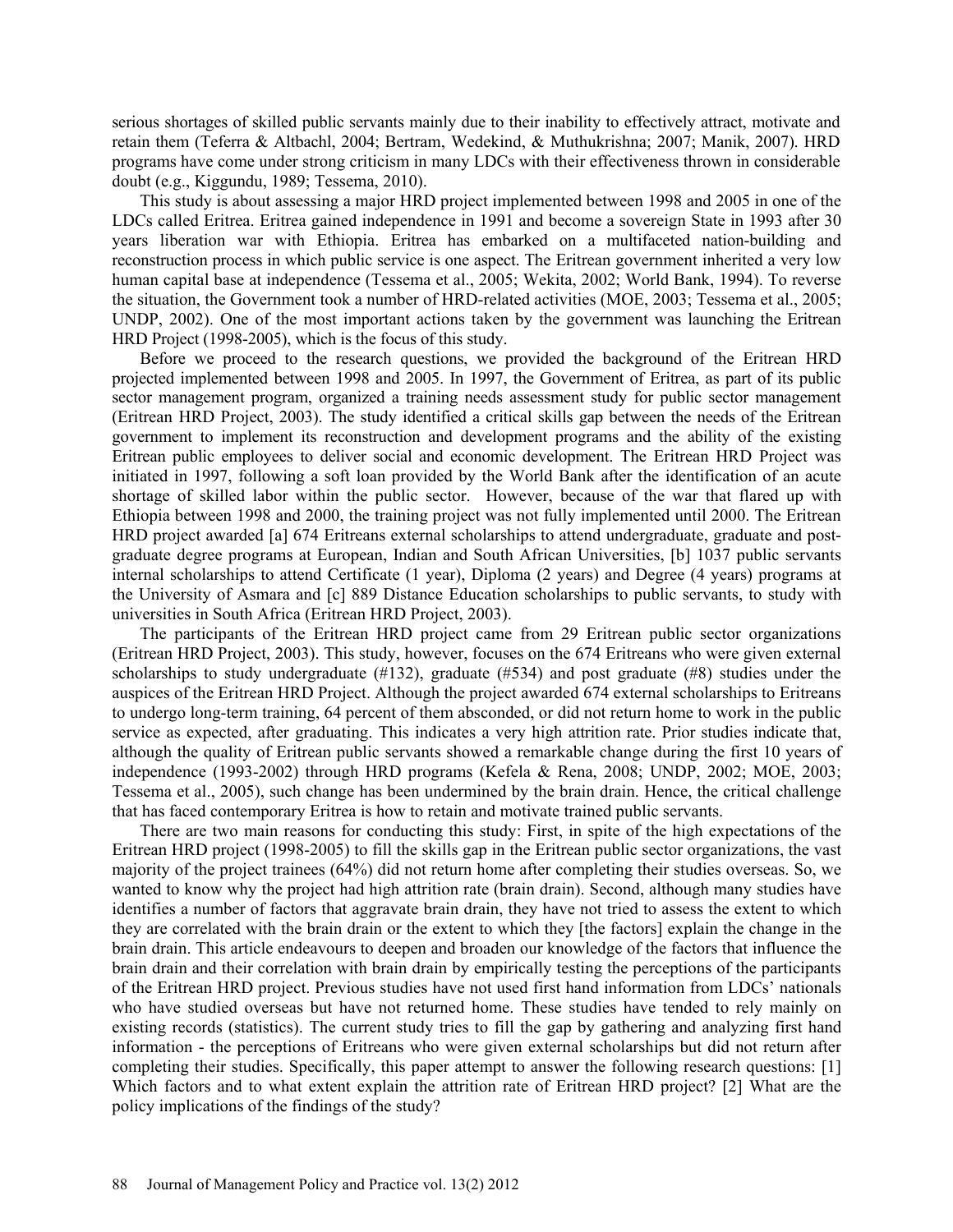#### **LITERATURE REVIEW**

The capacity of a nation for economic growth and development is determined by factors that can be categorized as human, financial, physical or material and technological. Of these all important factors, the human factor is universally regarded as the most valuable and most strategic (Decenzo & Robbins, 2010; Hays et al., 2009; World Bank, 1997). Effective and efficient use of limited resources calls for skilled manpower (Grindle, 1997). A review of the more successful development projects and programs from a variety of countries found that a common feature among the projects was the high priority placed by each of them on HRD (World Bank, 1997). Hence, one can argue that effective HRD programs more than ever before, are crucial ingredients in the development process of LDCs. The HRD effort emerged as an absolute necessity especially for countries with a critical shortage of qualified public servants (Bertram et al., 2007; Hilderbrand & Grindle, 1997; Kiggundu, 1989). HRD programs are, therefore, increasingly important for assuring that LDCs have an adequate and continuous supply of competent public servants.

Over the past four decades, governments in LDCs have been attempting to improve the skills and knowledge of their public servants by providing HRD programs (both local and overseas training programs). However, despite all the efforts made so far, the HRD programs have had limited impact on the capacity of the public sector organizations in most LDCs (Cohen & Wheeler, 1997; Clemens & Pettersson, 2007; Tessema, 2010). Many public servants trained with government expense defect to private sector, NGOs, and abroad where salaries and other privileges are often higher.

The question is: *how can we assess the effectiveness or success of HRD programs?* There are many approaches through which organizations can assess the effectiveness of HRD programs (e.g., Kirkpatrick & Kirkpatrick, 2006; Wick, Pollock, Jefferson, & Flanagan, 2010). However, the Kirkpatrick Model (2006) for evaluating HRD programs is the most widely used approach. It focuses on four key areas or four-levels of evaluation: reaction, learning, behavior, and results. *Reaction*, as level-one of evaluation, attempts to answer "how the learners react to the learning process- customer satisfaction?" This level is often measured with attitude questionnaires that are passed out after most training classes. This level measures one thing: the learner's perception (reaction) of the course. If the training program fails to satisfy their needs, a determination should be made as to whether it's the fault of the program design or delivery. However, assessing employee (ex-trainees) and manager opinions or reactions may not be necessarily valid measures. This is because opinions and reactions could be influenced by things like difficulty, entertainment value or personality of the instructor/trainer (Tessema et al., 2005). *Learning*, as level two of evaluation, attempts to answer "Did the participants learn anything- the extent to which participants change attitudes, improve knowledge, and increase skill as a result of participating in the learning process?" The learning evaluation requires some type of post-testing to ascertain what skills were learned during the training (Kirkpatrick & Kirkpatrick, 2006). In addition, the post-testing is only valid when combined with pre-testing, so that you can differentiate between what they already knew prior to training and what they actually learned during the training program (Wick et al., 2010). *Performance* (*behavior*), as level-three of evaluation, attempts to answer "Do people use their newly acquired learning on the job- capability to perform the learned skills while on the job?" It involves testing the ex-trainees capabilities to perform learned skills while on the job, rather than in the classroom. Level three evaluations can be performed formally (testing) or informally (observation) (Kirkpatrick & Kirkpatrick, 2006). *Results*, as level four of evaluation, attempts to answer "What impact has the training achievedoutcomes that occurred as a consequence of program attendance?" These impacts can include such items as monetary, efficiency, employee productivity, accident rate, moral, teamwork, etc.

However, in this paper, we decided to assess the effectiveness of this specific Eritrean HRD program (overseas long-term training) implemented between 1998 and 2005 based on the number of trainees who successfully completed the program and return home to join their respective organization or based on the number of trainees who failed to return home (absconded after completing the program or the so called "brain drain").

The question is: *How large is the brain drain from LDCs?* According to the International Organization for Migration (2010), the number of international migrants was estimated at 214 million in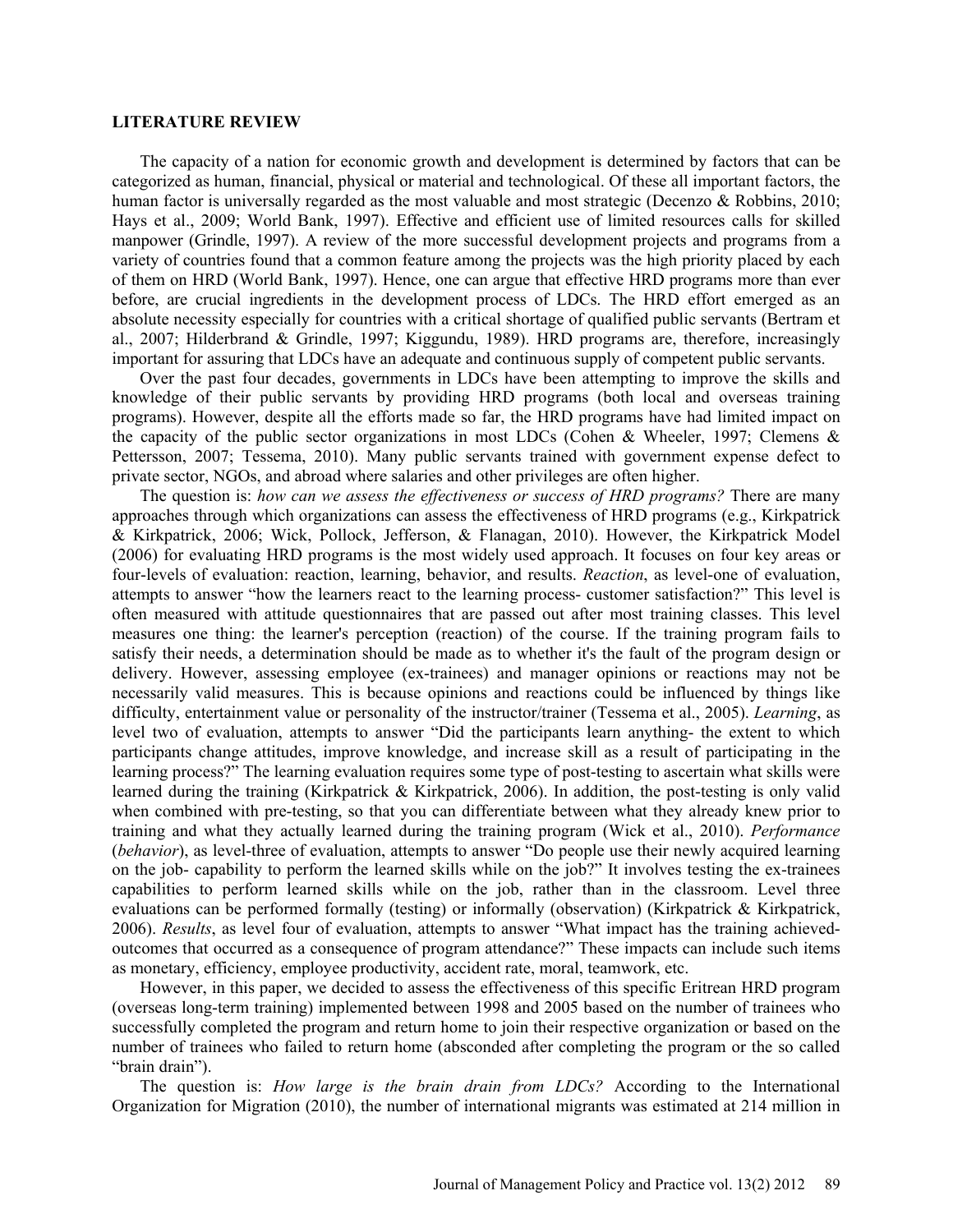2010. If this number continues to grow at the same pace as during the last 20 years, it could reach 405 million by 2050. Docquier and Marfouk (2006) report that the number of migrants residing in OECD countries increased by 50 percent between 1990 and 2000, with the increase of skilled migrants 2.5 times that of unskilled ones (70% versus 28%). For example, that 79. 8 percent of emigrants from India have a tertiary education while only 2. 5 percent of the overall Indian population has a tertiary education) (Sriskandarajah, 2005). At least one-third of science and technology professionals from LDCs are currently working in the industrialized nations (Selassie, 2002). In some countries, the brain drain is acute. Grenada (Jamaica) has had to train twenty two (five) doctors in order to retain one (Stalker, 1994), which implies that a brain drain of 95.5% for Grenada and 80% for Jamaica. Haddow (quoted in Cohen & Wheeler, 1997: 125) notes that government of Kenya must train four officers to retain one for a long period of time. By the end of the 1990s, Indians working in the US on working visas accounted for 30 per cent of the Indian software labor force (Commander et al. 2003 quoted in Sriskandarajah, 2005).

When it comes to Africa, Onyango-Obbo (2005) points out that since 1990 every year, 20,000 professionals leave Africa as part of the brain drain, bringing the number in Europe and North America to more than 300,000. Of these, about 30,000 are PhD-holders. About 40 percent of all African professionals have left the continent's shores in the postcolonial period (Africa Recruit, 2003). 10 out of the 53 African countries have lost more than 35 percent of the their tertiary educated labor force and countries such as Cape Verde (68%), Gambia (63%), Seychelles (56%), Mauritania (56%) and Sierra Leone (53%) suffered from a massive brain drain (Marfouk, 2008). In addition, fraction of health professionals abroad varies enormously across African countries, from 1 percent to over 70percent according to the according to the occupation and country (Clemens & Pettersson, 2007).

The above brief discussion suggests that, although the brain drain is not a new phenomenon, it has risen sharply in recent years, especially in LDCs. It must be noted that the brain drain is not uniquely LDCs problem; rather it is global in scope in that it exists in both developing and developed countries (e.g., from Canada and Great Britain to the US). Specially, the public sector in many LDCs has experienced acute shortages of high-level technical and managerial skills in many areas. The shortage of skilled public servants that LDCs experience is mainly a result of a high rate of brain drain (Marfouk, 2008; Onyango-Obbo, 2005).

The question is: *why individuals from LDCs who were trained overseas failed to return home and join their respective organizations or the so called "brain drain"*? After reviewing the relevant literature on why trainees who are the products of HRD programs fail to return to their organizations LDCs (brain drain), we identified five factors: unfavorable economic, political, and working conditions, as well as lack of peace, stability and attractive HRM practices (Belay, 2004; Tansel & Güngör, 2003; Teferra & Altbachl, 2004; Physicians for Human Right, 2004; 199; Prah, 2004; Grindle, 1997; Tessema, 2010; Manik, 2007; Martin, 2005; Sriskandarajah, 2005). Put it differently, a review of the literature on the brain drain in the LDCs yields five critical factors that account for this syndrome. The above five factors are assumed to be the 'determinant factors of the brain drain' in that they affect the rate at which this syndrome occurs, particularly in LDCs. These factors will lead to greater incidence of the brain drain.

## **RESEARCH METHODOLOGY**

#### **Sampling procedure**

This paper is mainly based on a survey of the perceptions of Eritreans who have not returned home after completing their higher education overseas. These Eritreans are currently living in three different countries: England (31%), USA (32%), and South Africa (37%). The sample consists of 134 respondents of which 24 percent were female. In addition to the survey, we conducted in-depth interviews with 28 respondents and analyzed relevant reports on the Eritrean HRD project.

### **Measures**

A questionnaire was used to collect data on six variables: *economic conditions* (with four items), *political conditions* (with six items), *peace and stability* (with two items), *working conditions* (with three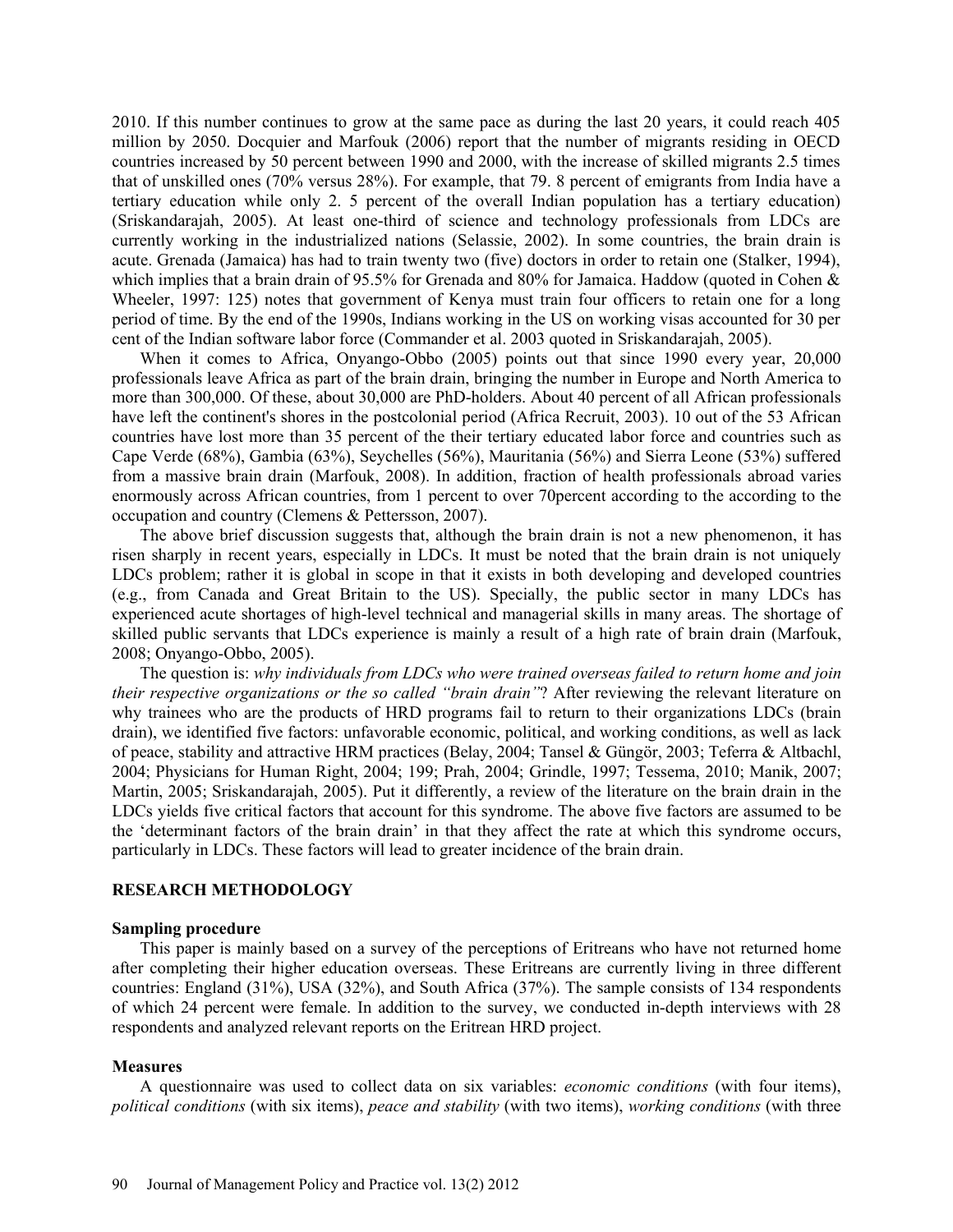items), *HR practices* (with six items) and *brain drain* with (two items). The equation, therefore, consists of the aforementioned five factors as *predictor* variables and brain drain as *dependent* variable. All the items were measured on a five-point scale ranging from 1, "Strongly disagree," to 5, "Strongly agree" (see Table 1 for their explanation and scale reliability). The analysis also includes three 'control variables', namely country of residence, age, and sex of the respondents. Except for the variables 'country' and 'age', which are simply entered in the equation as continuous variables, 'gender' is measured as a dummy variable. The respondents were also presented with items that could be answered by a simple yes or no. They were also given two open-ended questions to provide any other explanations they may have had for the causes and challenges of the brain drain.

### **Results**

Table 1 presents a statistical summary of the respondents' responses. According to the analysis in Table 1, the overwhelming majority of the variables were rated low (mean values ranging between 1.4 and 2.3 on a 5-point scale), which in turn suggests the magnitude of the problems associated with the brain drain. Table 1 also contains the results of the calculations of the alpha coefficients made to check the reliability of the variables. All the alphas range from .65 to .92, which are generally satisfactory (Nunnally, 1978).

| Variable in model    | High value means                                                           | Mean | SD. | Alpha |
|----------------------|----------------------------------------------------------------------------|------|-----|-------|
| Economic conditions  | Strongly agree that conducive economic<br>conditions exist in Eritrea      | 1.4  | .30 | (.65) |
| Political conditions | Strongly agree that conducive political 1.3<br>conditions exist in Eritrea |      | .38 | (.92) |
| Working conditions   | Strongly agree that conducive working 1.8<br>conditions exist in Eritrea   |      | .26 | (.71) |
| Peace and stability  | Strongly agree that peace and stability exist 1.2<br>in Eritrea            |      | .38 | (.67) |
| HR practices         | that HR practices<br>Strongly<br>agree<br>are<br>conducive in Eritrea      | 1.7  | .35 | (.70) |
| Brain drain          | Strongly agree that low rate of<br>brain drain exists                      | 1.3  | .36 | (.82) |
| Gender               | M/F                                                                        |      | .43 |       |
| Country              | The country they are residing                                              |      | .79 |       |
| Age                  | Age of the respondent                                                      | 28   | .54 |       |

**TABLE 1 DESCRIPTIVE STATISTICS AND CRONBACH'S ALPHAS**

Note: <sup>\*</sup>1 refers to 'Strongly disagree', 2 to 'Disagree', 3 to 'Indifferent', 4 to 'Agree' and 5 to 'Strongly agree'. n=134

Table 2 presents the correlations between the variables included in the analysis. As shown in Table 2, the five factors were significantly correlated with the brain drain and r ranges between .21 and .70. The findings indicate that the five factors had a moderate to high correlation with the brain drain.

In Table 3, we conducted regression analysis to test the extent to which the five factors explain the change in the brain drain. Before we performed the regression analysis, we examined the variables for outliers, multicollinearity, and fit between their distributions and the assumptions of regression. No potentially problematic outliers were found, as Cook's distance was well below 1.0 for all cases (Tabachnick & Fidell, 2007). Inspection of the correlation matrix indicates no problems with multicollinearity, as all correlations are well below .90 (Tabachnick & Fidell, 2007). In addition, residuals were distributed normally and did not display heteroscedasticity when plotted against the predicted values.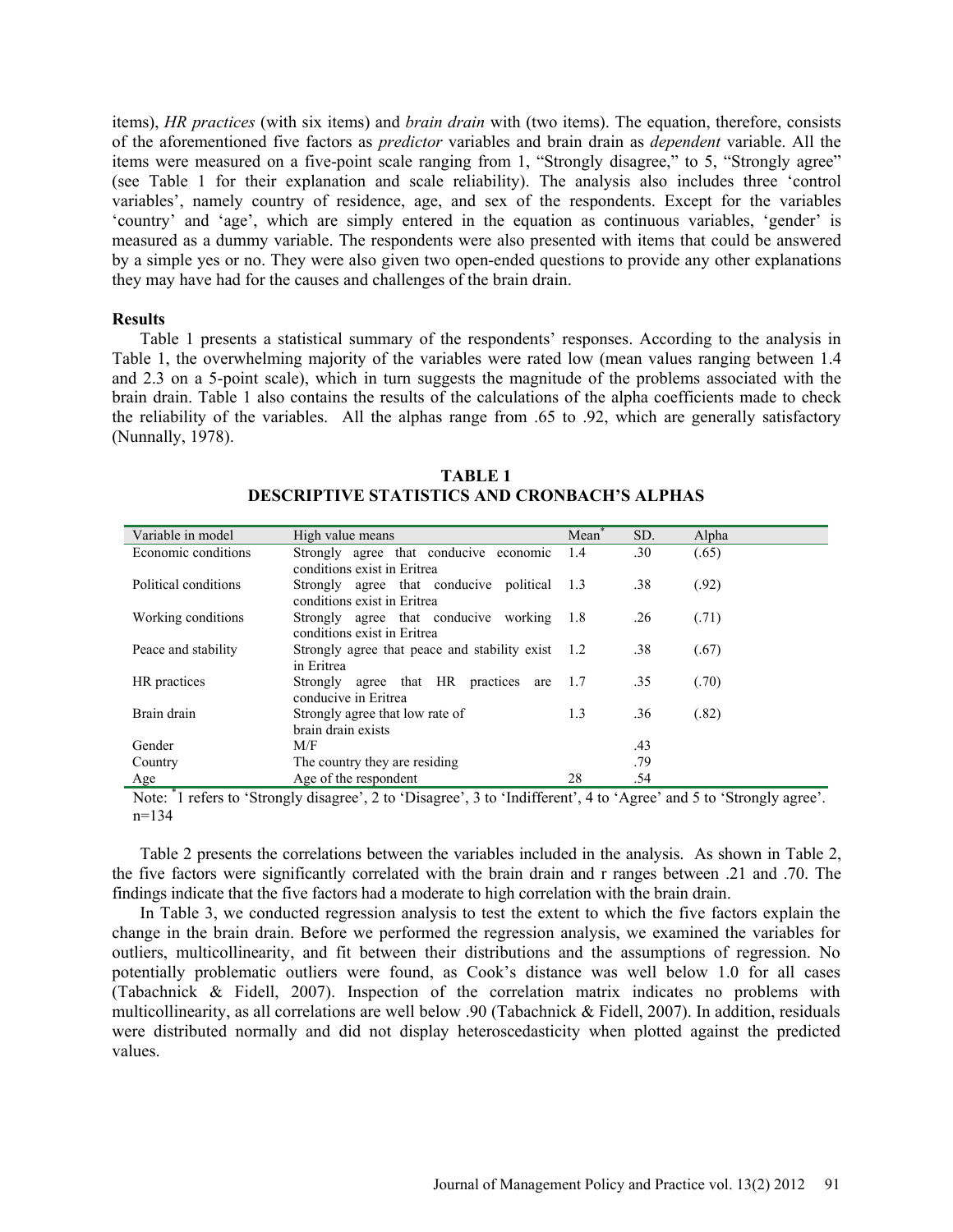| N | <i>Variables</i>     |         |          | 3       | 4       | 5       | 6       |        | 8 | 9     |
|---|----------------------|---------|----------|---------|---------|---------|---------|--------|---|-------|
| T | Gender               |         |          |         |         |         |         |        |   |       |
| 2 | Age                  | $.21*$  |          |         |         |         |         |        |   |       |
| 3 | Country              | .06     | .088     |         |         |         |         |        |   |       |
| 4 | Economic conditions  | .13     | $.246**$ | .17     |         |         |         |        |   |       |
|   | Political conditions | $.30**$ | $27**$   | $.23**$ | $.51**$ |         |         |        |   |       |
| 6 | Working conditions   | .03     | .13      | .02     | $51**$  | $.18*$  |         |        |   |       |
|   | Peace and stability  | $.28**$ | $.20*$   | $.17*$  | $.55**$ | $.76**$ | $.24**$ |        |   |       |
| 8 | HR practices         | .006    | $.21*$   | $.19*$  | $.52**$ | $.32**$ | .09     | $29**$ |   |       |
| 9 | Brain drain          | $.29**$ | $.28**$  | .11     | $.69**$ | $.69**$ | $.21*$  | $70**$ |   | .38** |

## **TABLE 2 CORRELATION MATRIX**

Notes: \*\* Correlation is significant at the 0.01 level; \*Correlation is significant at the 0.05 level (2 tailed); n=134.

As shown in Table 3, three out of the five factors identified in this model show a statistically significant positive impact in explaining the change in the brain drain and are greater than or equal to  $\beta$ = .28. The three factors are lack of economic and political conditions as well as peace and stability. In addition, the five factors altogether explain about 81 percent of the change in the brain drain  $(R^2 = .81)$ . In Model 2, summarized in Table 3, when gender, country, and age are added, the  $R<sup>2</sup>$  change that was found was only .01; this is not statistically significant. The result suggests that gender, country, and age did not significantly affect the brain drain. The findings further suggest that the more the five factors are in place, the higher will be the rate of the brain drain.

| Variables            | Model 1   | Model 2   |
|----------------------|-----------|-----------|
|                      |           |           |
| Economic conditions  | $.38***$  | $.38***$  |
| Political conditions | $.28***$  | $.27***$  |
| Working conditions   | .04       | .04       |
| HR practices         | .02       | .02       |
| Peace and stability  | $.28***$  | $.24***$  |
| Gender               |           | .09       |
| Country              |           | .07       |
| Age                  |           | .04       |
| F                    | $47.9***$ | $30.9***$ |
| $R^2$                | .81       | .82       |
| $R^2$ change         | .         | .01       |

**TABLE 3 RESULTS OF REGRESSION ANALYSIS ON "BRAIN DRAIN"**

Notes: *<sup>a</sup> Standardized Regression Coefficients are reported; \*\*\*p<.001; N=134* 

### **DISCUSSION**

The current study attempts to examine the extent to which the proposed five factors included in our model are correlated with brain drain as well as the extent to which they explain the change in brain drain. To that purpose, we performed a correlation analysis (Table 2) and regression analysis (see Table 3). The findings of this study suggest that the more the five factors are in place, the higher is the rate of the brain drain, i.e., the more the five factors are favorable or conducive, the less the rate of the brain drain will be (Bertram et al., 2007; Gubert, 2005; Manik, 2007; Teferra & Altbachl, 2004; Tessema, 2010). Hence, these findings are consistent with the predicted relationships. Reasonably good support for the propositions of the model was found.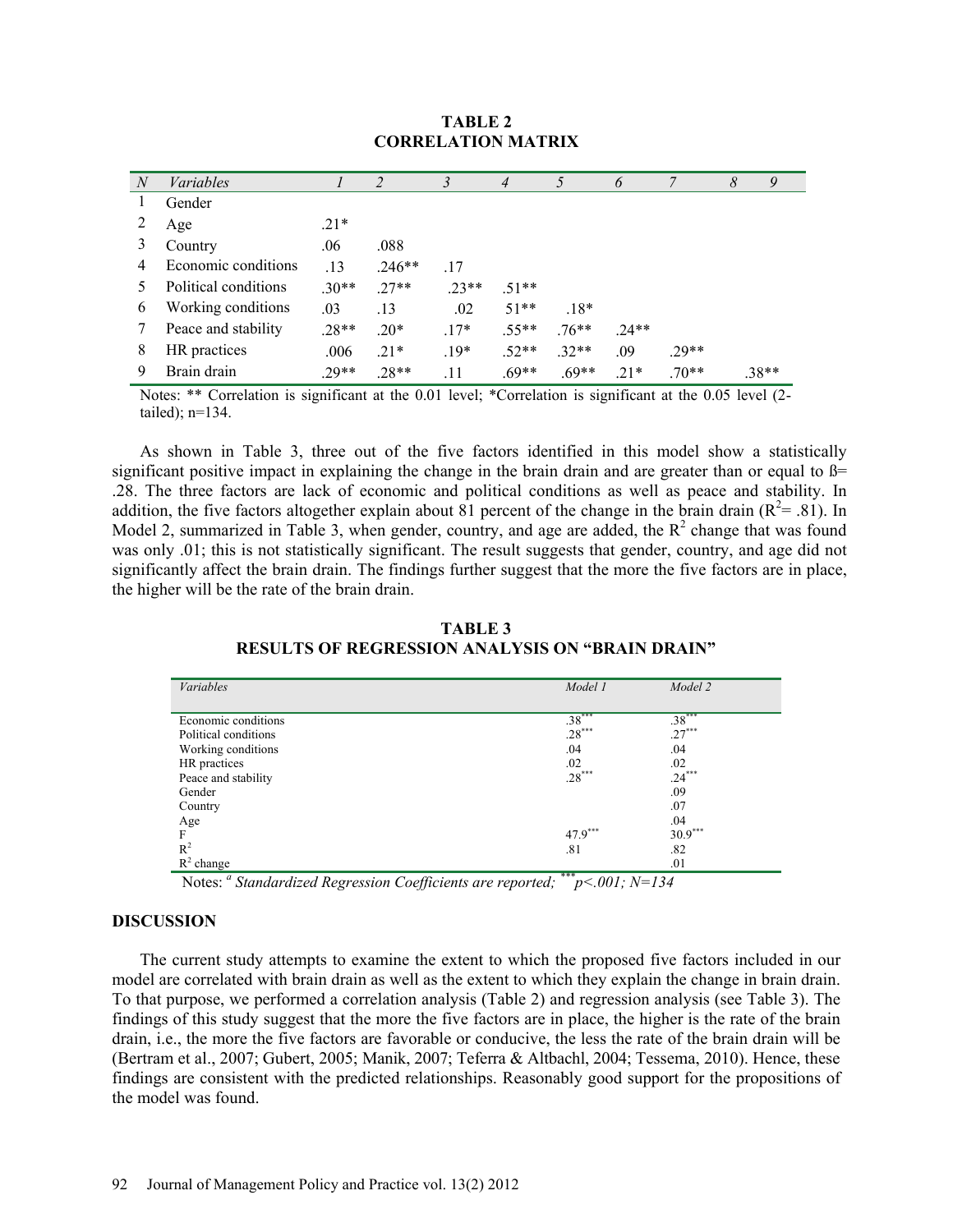In the first seven years of Eritrea's independence, the five factors included in our model were favorable in that Eritrea's economy was growing well, the political conditions were relatively conducive, peace and stable prevailed, HR practices and working conditions were relatively attractive (Kefela & Rena, 2008; UNDP, 2002; MOE, 2003; Tessema et al., 2005). As a result, many scholars and government leaders like President Bill Clinton cited Eritrea as a beacon of Africa (Tseggai, 1999). Studies show that between 1991 and 1998, there was almost no brain drain involving public servants who were sent abroad for short or long-term training (Tessema et al. 2005). Rather, the reverse (i.e., brain gain) is what was true; during that time, many Eritreans, who had lived in the developed world, began to return home to work in the public service or in the private sector or simply as consultants. For instance, Tseggai (1999: 232) finds that "about twenty-eight per cent of the organizations surveyed were able to recruit skilled employees among Eritreans in the diaspora, mostly from Ethiopia with some success." After the war broke out between Eritrea and Ethiopia in 1998, however, most of the Eritreans who had returned home fled their country. The brain drain, which was uncommon to Eritreans (1991-1998), suddenly began to increase.

Table 3 reveals the extent to which economic conditions explain the change in brain drain ( $\beta$ = .38, p< 0.001). Eritrean economy had been deteriorating since 1998 mainly due to the border war with Ethiopia. As a consequence the government's ability to offer attractive compensation to the public servants was adversely affected. For instance, the public servants salary has not been adjusted since 1997, in spite of the high inflation rate (Tessema, 2010). Thus, it can reasonably be argued that the deteriorating Eritrean economy was one of the main factors that discouraged most of the Eritrean HRD trainees (64%) not to return to their home country after completing their overseas training.

The economic conditions of many LDCs have been deteriorating over the past four decades. As a consequence, wages in the public sectors of the LDCs have been declined sharply (Clemens & Pettersson, 2007; Marfouk, 2008; Martin, 2005). Economic differences between rich and poor countries are widening, encouraging migration for higher incomes and jobs. The world's GDP was \$30 trillion in 2000, making average per capita income \$5,000 a year, but there was significant variation—the range was from \$100 per person per year in Ethiopia to \$38,000 in Switzerland, a 380 to 1 gap (Martin, 2005). Moreover, in 1975, per capita GDPs in the high-income countries were 41 times greater than those in low-income countries. A quarter century later, high-income countries' had per capita GDPs that were 66 times those in low-income countries (Martin, 2005). Rising per capita income differences help to explain why so many migrants from low-income countries take big risks to enter high-income countries, sometimes turning to smugglers or buying false documents. As previously indicated, highly skilled personnel (e.g., professionals, researchers, scientists, professors, etc.) have migrated to the developed world, lured mainly by higher salaries. Public servants, once they have obtained better qualifications through training, tend to move over to the private sector or simply leave for developed countries (Tessema, 2010; Belay, 2004).

The extent to which political conditions were correlated with the brain drain  $(r=0.69, p=0.000<0.01)$ was shown in Table 2. Eritrean political conditions were not found to be conducive, as illustrated by the low mean value of 1.3 (see Table 1). This is because after the border war with Ethiopia broke out in 1998, the government shifted its priorities to national defense, thereby neglecting other equally pressing political issues, such as the rule of law, a fair and efficient justice system, respect for human rights, and accountability and transparency in the management of public affairs (Abraha, 2010; ICER, 2011; Amnesty International, 2005). The above studies highlighted Eritrea's deteriorating political conditions in general and human rights violations in particular. Most of the interviewees argued that having stayed in a developed country that respects human rights and allows freedom of the press, speech and worship, your mind does accept to go to a country like Eritrea that grossly violates human rights and does not provide freedom of press, speech and worship. According to the World Bank, UNDP and other bilateral donors, the political conditions of most LDCs are not as effective as they should be (Das, 1998; Manik, 2007; World Bank, 1994, 1997). Many LDCs are characterized by single-party, military or authoritarian rule (Chapal & Daloz, 1999; Heady, 1996; Johnson, 2000). Heady (1996: 217), after analyzing the management of civil servants in LDCs, notes that: "in single or dominant party political systems, party claims to a monopoly on policy making and executive make it imperative that civil servants pass whatever test of party loyalty may be imposed and that they suffer not only loss of status or position for falling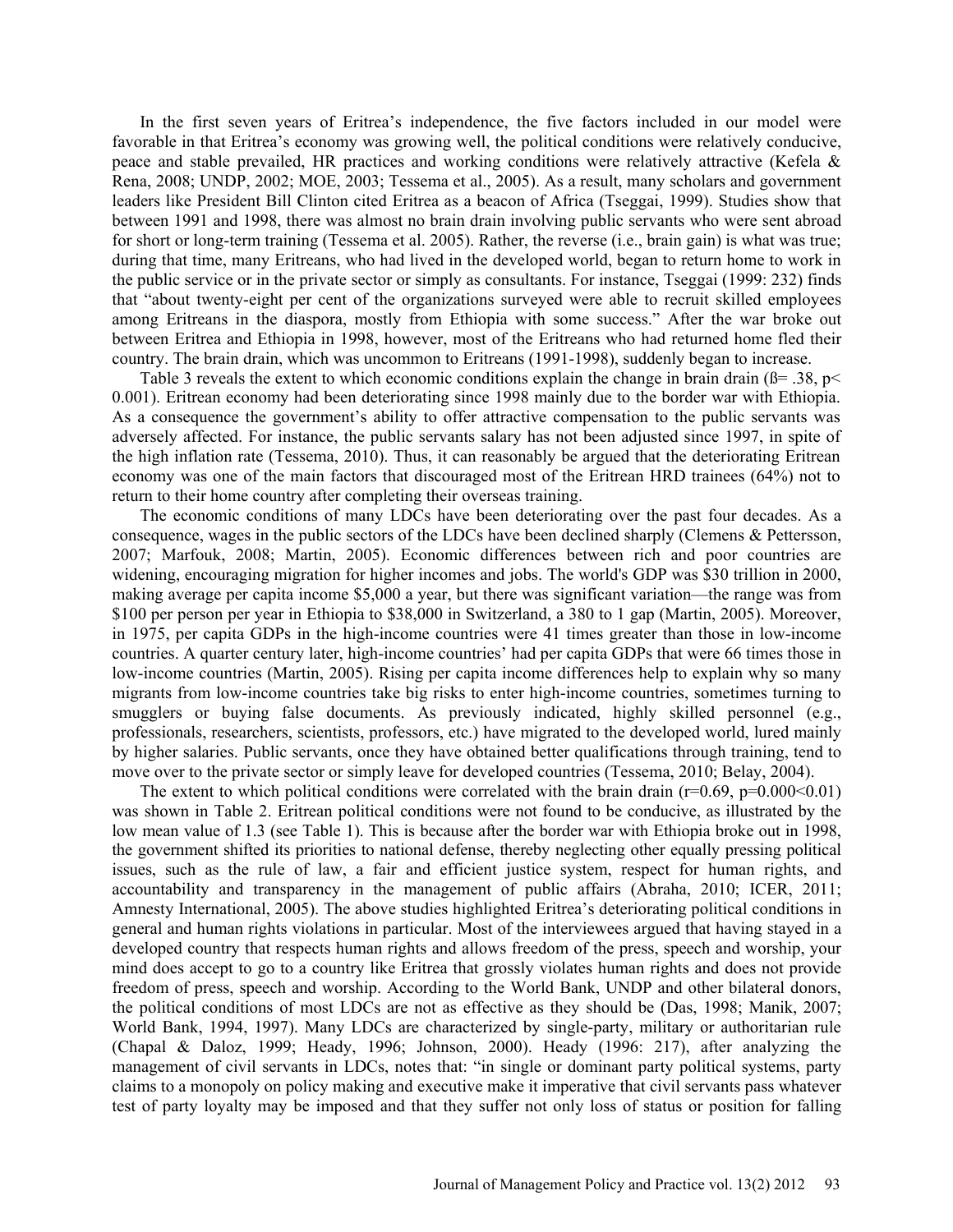short, but suffer in other ways as well, including imprisonment, banishment to the countryside, or death…". What Heady underlines has great relevance to the actual situation of many LDCs like Eritrea where the *administrative crisis* is most critical and the enforcement of personnel rules and procedures has been broken down (e.g., Chapal and Daloz, 1999; Prah, 2004).

Table 3 also reports the extent to which peace and stability explain the change in the brain drain ( $\beta$ =. 28, p< 0.001). The Eritrean case illustrates that the years between 1991 (year of independence) and 1998 (beginning of the border war), the people of Eritrea enjoyed peace, social stability and relatively sound economic progress. Unfortunately, Eritrea's initial promise of growth, peace and stability were disrupted by the border conflict with Ethiopia. Although, the two countries signed a peace agreement, mediated by the OAU and the UN in December 2000, the situation has actually been of 'no war - no peace'. This ongoing conflict has accelerated the rate of the brain drain in the country.

From this specific Eritrean HRD project, it could be argued that human being tend to make a rational decision in that they make decision as to whether to migrate or not after *comparing* both the minuses (things they don't get in their home country) and the pluses (things that they get in the destination country) in both home and destination country. For example, in our case, the 64 percent of the Eritrean HRD project trainees probably compared different economic issues (e.g., pay and benefits), political issues (e.g., freedom of speech, warship, and respects of basic human rights), peace and stability, HR practices and working conditions of Eritrea and the destination country (where they are currently residing such as England, USA, and South of Africa). Put simply, migration is often motivated by relative disparities in the economic, political, peace and stability of sending and receiving countries (Clemens & Pettersson, 2007; Martin, 2005).

Having discussed the extent to which the proposed five factors are correlated with the brain drain (Table 2), the question is: *Is brain drain beneficial or harmful?* A number of studies have identified the advantages and disadvantages of brain drain. On the negative side, Ndiaye, Deputy Director-General of IOM, as quoted by Mutume (2003: 2), notes that brain drain is putting a huge strain on LDCs. Brain drain transfers human capital, a key to faster economic growth, from developing to developed countries. Brain drain does not only cost LDCs billions of dollars but also create a huge personnel power deficit. For instance, according to Redo (2002), Africa is losing as much as US \$4 billion a year through the brain drain. Patinkin (1968: 93) argued that "developing countries require a critical mass of talent and that too much emigration can prevent their economic take off." According to Sriskandarajah (2005: 5), "where these flows lead to a drain of highly skilled people from developing countries, the ability of those countries to develop may be compromised. The absence of these key workers hampers the ability ('brain strain') of these countries to come up with homegrown solutions to their problems." For some LDCs that have high rates of permanent emigration, especially of highly skilled people, migration can be a significant threat (Lien & Wang, 2005). As a result, in December 1998, UN General Assembly Resolution 2417 noted "with concern that high skilled personnel from the LDCs continue to emigrate at an increasing rate to certain developed countries, which in some cases may hinder the process of economic and social development in the LDCs" (Physicians for Human Rights, 2004:16).

On the positive side of brain drain, many researchers have also identified the advantages of brain drain such as immigrants' remittances, transfer of knowledge and technology, and investment in country of origin (bring venture capital) (Straubhaar & Vadean, 2005; Gubert, 2005; Lien & Wang, 2005; Meyer & Brown, 1999). The international conference in 2004 in Marrakech placed particular emphasis on the above three factors (Straubhaar & Vadean, 2005). For example, in 2004, remittances exceeded official development aid or income from the export of goods and services in several emigration countries: they totalled USD 126 billion according to IMF estimates (OECD, 2005). The issue of remittances and the growth registered during the last decade have attracted increasing interest in several international organisations (IMF, World Bank, OECD), at a time when the volume of official development aid is tending to diminish slightly. According to certain analysts, remittances which can be considered as structured financial flows, could contribute to a reduction in poverty, constitute an important supply of foreign hard currency for economic development, or accompany the growing flows of foreign direct investment, which are sources of development and employment creation (Ibid.). A recent survey by the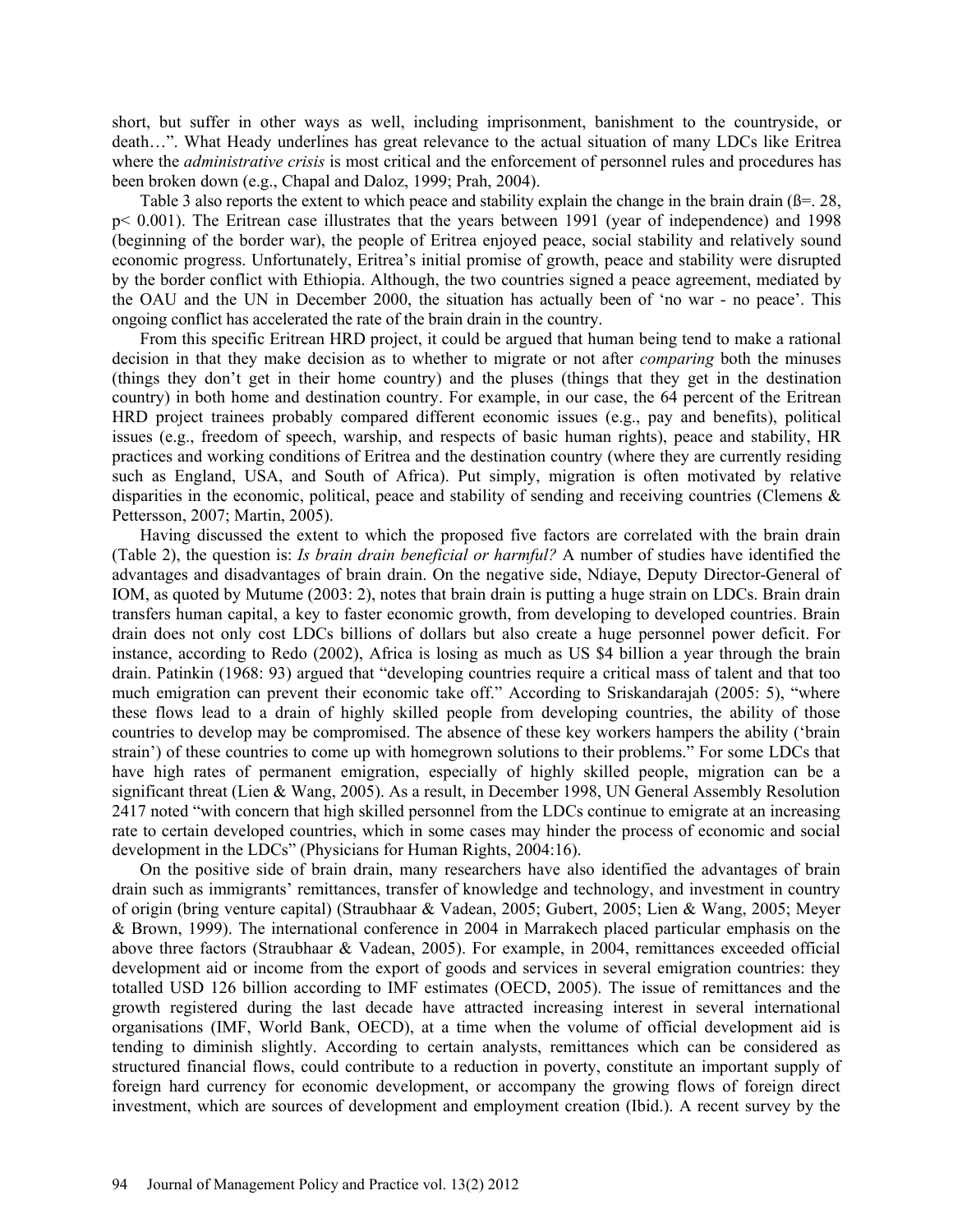Public Policy Institute of California revealed that foreign- born Chinese and Indian highly skilled immigrants in Silcon Valley have successfully adopted the technology capability and venture- financed high growth business models that distinguish many USA firms in the high ethnology sectors. Many have set up subsidiaries, joint ventures and sub-contracting arrangements in Asia (Oduba, 2003). The above brief discussion suggests that immigrants not only be the source of financial remittance but also social remittance (transfer of ideas, behaviors, identities, and social capital), technological remittances (transfer of knowledge and skills) and political remittances (transfer of political identities and practices) (Gubert, 2005; Sriskandarajah, 2005; Straubhaar & Vadean, 2005).

A related question is: *Whether to promote or restrict mobility?* There are many views as to whether to promote or restrict mobility (Sriskandarajah, 2005; Lien & Wang, 2005; Schiff, 2005). When it comes to Eritrean case, the government of Eritrea issued a policy of banning long-term overseas training in 2003 and minimized short-term overseas training opportunities offered to the public servants after the rate of brain drain started to increase, mainly from the participants of the Eritrean HRD project (1998-2005). However, in spite of the government policies and actions, the number of Eritreans leaving the country has increased substantially (Abraha, 2010; RedekerHepner, 2008; ICER, 2011). It is reported that an estimated 2,000 Eritreans per month leave clandestinely to Ethiopia and Sudan (ICER, 2011) and then attempt to reach the developed world. According to Sriskandarajah (2005), restricting mobility is not the most effective responses to the causes or consequences of brain drain. In the case of Eritrea, however, Eritreans (between the ages of 18 and 40) are not allowed to leave the country. Moreover, Eritreans who have not left the country formally and legally are not allowed to come back to their home country.

### **IMPLICATIONS**

One of the main challenges to effective HRD project in LDCs like, Eritrea is the brain drain. The question is: *How to maximize the benefits from HRD project investment by minimizing the adverse effects of brain drain*? Since the causal factors of the brain-drain are complex, the responses to the brain drain should be varied and should cover an array of economic, political and social areas. That is, context is vital in that one-size-fits-all solutions may actually be counterproductive. Instead, we need to be able to identify the scale, nature and impact of brain drain where and when in occurs. Only then can suitable and effective interventions be designed and implemented. However, the following general suggestions could help governments of LDCs to increase the number of their nationals (public servants) returning home after successfully completing their studies overseas (or minimize the rate of brain drain):

- LDCs need to make efforts to make their respective countries more politically and socially attractive to their citizens, if they are to turn brain drain into brain gain or minimize the flight of trained nationals (Selassie, 2002; Belay, 2004).
- LDCs need to introduce more progressive HRM policies and practices. The public sector in many LDCs has been politicized (Das, 1998; Heady, 1996), which also indicates the ineffectiveness of HRM. Thus, LDCs need to improve the way they manage (recruit, select, place, compensate, evaluate and supervise) the public servants who are the most important resource that they have to realize their goals (Grindle, 1997). Moreover, effective HRM can also enhance the perceptions of the three dimensions of organizational justice: distributive, procedural, and international, which play a crucial role in minimizing turnover intentions (Ponnu & Chuah, 2010). Especially, procedural and interactional justice don't require final resources but rather willingness and commitment of policy makers and public managers to merit principles (Das, 1998).
- LDCs need to know that while economic related factors dictate that they cannot yet afford to pay Western-size wages, they must ensure that the *respect* of basic human rights and law prevails over all. This may not only help in retaining national experts but it is likely to engender confidence in all the citizens to give their best in the quest for national development. Any successful policy interventions to promote skills retention in LDCs must address these non-financial factors (Tessema, 2010).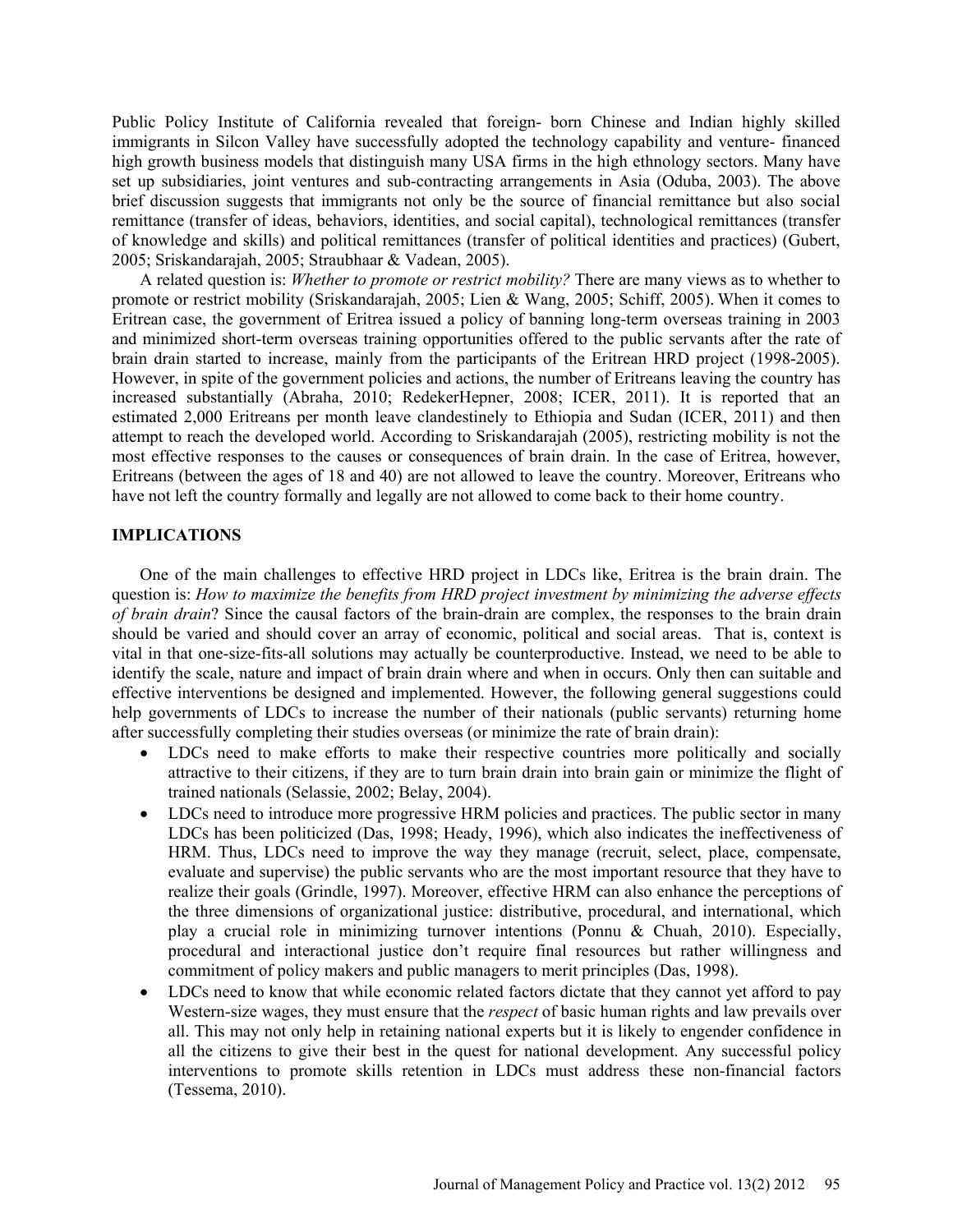- LDCs need to know that closing the door or clogging the drain or stopping sending public servants for overseas-training may not always be an effective way of preventing highly skilled workers from emigrating or plugging the drain. Attempts to restrict flows may result in some unpleasant consequences. Most obviously, denying would-be migrants the right to migrate on the basis of the anticipated impacts of their departure may be discriminatory and compromise human rights (See also Sriskandarajah, 2005).
- Developed countries should also avoid recruitment of highly skilled workers from particular sectors in particular LDCs with a shortage of skilled workers, which in turn requires the establishment of bilateral and multilateral agreements (Martin, 2005).

The related question is: *How to take advantage of those who have already migrated professionals?* The following general suggestions could help governments of LDCs to take advantage of those who have already left their home countries, the so called 'diasporas':

- LDCs need to mobilize diaspora communities to return temporarily to home country to work and train locals in health and other sectors (International Organization for Migration, 2010).
- LDCs need to promote *brain circulation*. The conventional mode of thinking ignores the growing realization that we are in a world marked by international mobility and "brain circulation". The notion of brain drain is based on a mechanistic view that assumes that knowledge is a fixed resource that is embedded in individuals and therefore when they leave the community automatically loses (Tessema, 2010). The traditional brain drain literature has the above outlook in that it viewed the exodus of human capital as something of a curse for LDCs (Schiff, 2005). This outlook ignores the fact that we live in a world where the main currency of change is knowledge, which is now moved across international borders more easily.
- LDCs need to encourage the networks among the nationals working overseas and the local scientific and academic communities. The Internet could play an important role for these networks. There are many examples of diaspora engagement: Africa Diaspora Investment Forum, Jamaican Diaspora Canadian Foundation, Kenya Development Network Consortium, Tamil Eelam Economic Development Organization (Sriskandarajah, 2005). Scientific diaspora and immigrant entrepreneur networks can help sending countries capture benefits and know-how from emigrants overseas. With the right mix of policies and sustained international co-operation, several countries could see the "brain drain" be transformed into a "brain bank" (Oduba, 2003).

### **CONCLUSIONS AND LIMITATIONS OF THE STUDY**

The paper concludes that while there is little doubt that highly skilled workers in many LDCs are scarce, it is also true that many highly trained professionals from LDCs like Eritrea have migrated to the developed countries, mainly due to the five factors, namely unfavorable economic, political, and working conditions, as well as lack of peace, stability and attractive HRM practices. These five factors are believed to be behind the high brain drain rate (64%) of the Eritrean HRD project's trainees. This study concludes that, although the causal factors of the brain drain are complex and interrelated, the above five factors are found to be instrumental either in minimizing or aggravating the brain drain in LDCs like Eritrea. The current study extends previous research on HRD and brain drain by providing a qualitative and quantitative assessment of the much debated area- brain drain, although it leaves some questions open for future research. First, this study is conducted in only one LDC, Eritrea; second, the sample size may not be large enough to generalize the findings. Thus, in order to generalize and validate the findings of this study, we suggest that the same study be conducted with a larger sample size in other LDCs.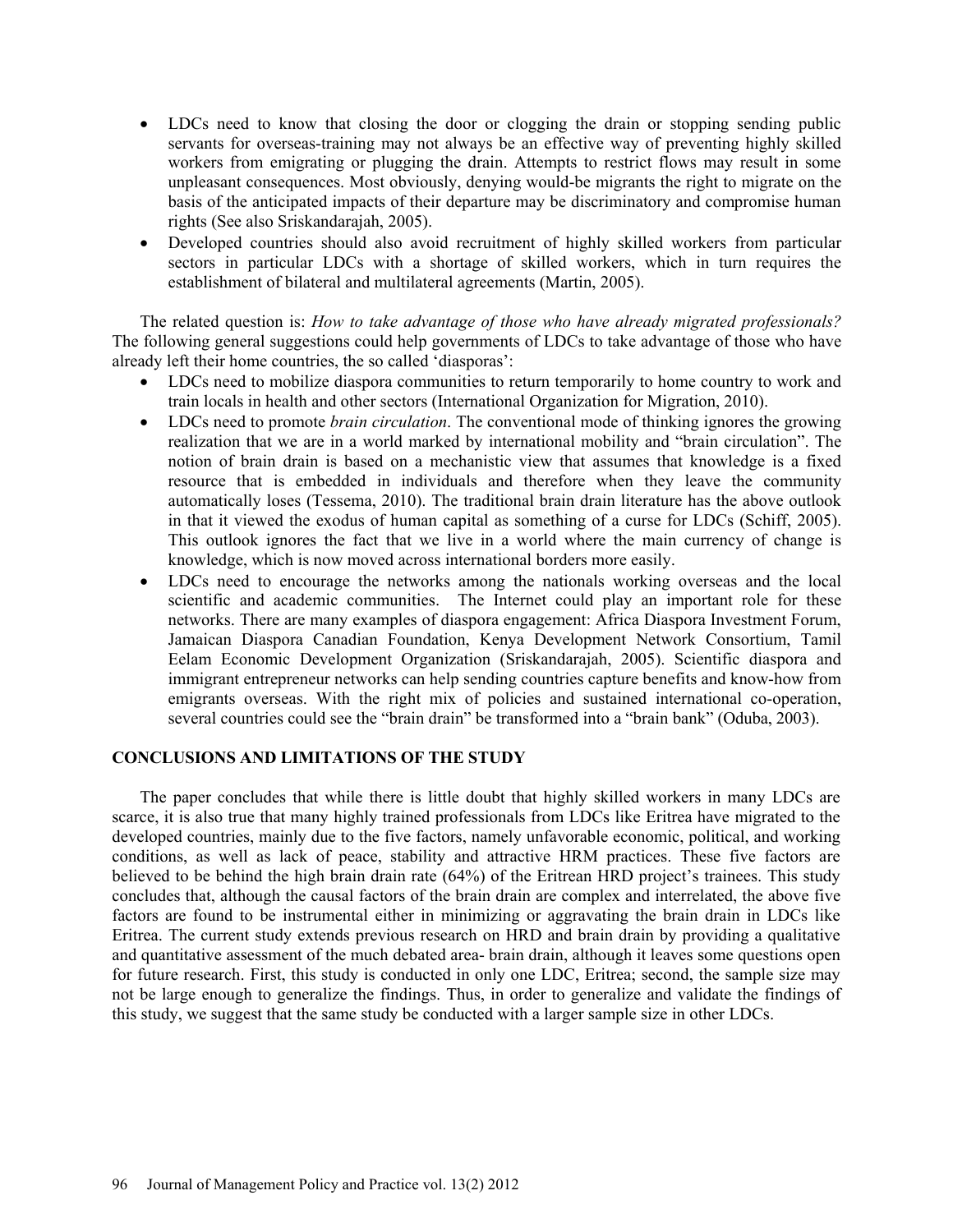## **REFERENCES**

Abraha, D. (2010). Leadership Crises and Nation Building in a Politically Turbulent Environment: The Case of the so Called Peoples Front for Democracy and Justice (PFDJ) Central Office in Eritrea. *Journal of Leadership, Accountability and Ethics*, 8(1), 108-123.

Africa Recruit (2003). *Submission to the HCIDC*. London: HCIDC. Retrieved on August 11, 2011, from http://www.parliament.the-stationery-office.co. uk/pa/cm200304/cmselect/cmintdev/uc79-v/uc79m03. Htm

Amnesty International Report (2005). *Eritrea Human Rights*. Retrieved on January 2, 2011, from http://www.amnestyusa.org/allcountries/eritrea/page.do?id=1011150&n1=3&n2=900

Aredo, D. (2002). *Brain drain reportedly costing \$4 billion a year*. Addis Ababa: UN Integrated Regional Information Networks.

Belay, K. (2004). Postgraduate training in agriculture sciences in Ethiopia: Achievements and challenges. *Higher Education Policy*, *17*, 49-70.

Bertram, C., Wedekind, V., & Muthukrishna, N. (2007). Newly qualified South African teachers: Staying or leaving? *Perspectives in Education*, *25*(2), 77-89.

Chabal, P. & Daloz, J. P. (1999). *African works: Disorder as political instrument.* Oxford: James Currey for the International African Institute.

Cohen, J. M. & Wheeler, J. R. (1997). Training and retention in African public sectors: Capacity-building lessons from Kenya. In M. S. Grindle (Ed.), *Getting good government: Capacity building in the public sector of developing countries* (pp. 125-153). Cambridge, MA: Harvard University Press.

Das, S. K. (1998). *Civil service reform and structural adjustment.* New York: Oxford University Press.

DeCenzo, D. A. & Robbins, S. P. (2010). *Fundamentals of Human Resource Management* (10<sup>th</sup> ed.). John Wiley & Sons, Inc.

Docquier, F. & Marfouk, A. (2006). International migration by education attainment, 1990-2000. In C. Ozden & M. Schiff (Eds.), International migration, brain drain and remittances. (pp. pp, 151-199) New York: McMillan and Palgrave.

Eritrean Human Resources Development Project. (2003). *Terminal report and exit strategy.* Asmara, Eritrea.

Eritrean Human Resources Development Project. (2005). *Annual report.* Asmara, Eritrea.

Grindle, M. S. (1997). The good governance imperative: Human resources, organisations, and institutions. In M. S. Grindle (Ed.), *Getting good government: Capacity building in the public sector of developing countries* (pp.3-28)*.* Cambridge, MA: Harvard University Press.

Gubert, F. (2005). Migrant remittances and their impact on development in the home economies, the case of Africa. In OEDC, *Migration, Remittances and Development*. Paris: OECD.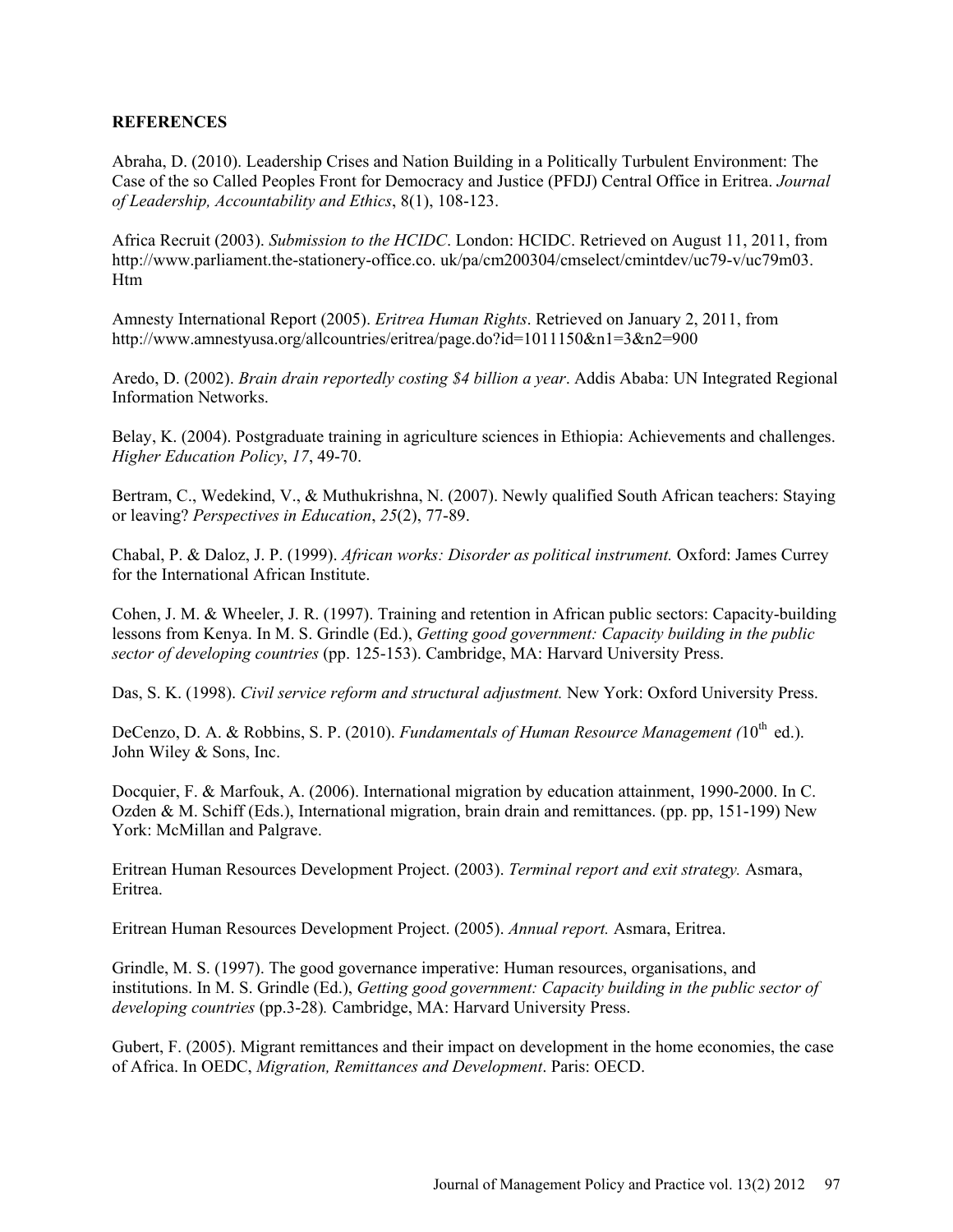Hays, S. W., Kearney, R. C. & Coggburn, J. D. (Eds.). (2009). *Public Human Resource Management: Problems and Prospects* (5th ed). New York: Longman.

Heady, F. (1996). Configurations of civil service systems. In H. Bekke, J. Perry, and T. Toonen (Eds.), *Civil service systems in comparative perspective* (pp. 207-226). Bloomington: Indiana University Press.

Hilderbrand, M. E. & Grindle, M. S. (1997). Building sustainable capacity in the public sector: What can be done? In M. S. Grindle (Ed.), *Getting good government: Capacity building in the public sector of developing countries* (pp. 31-61). Cambridge, MA: Harvard University Press.

ICER (2011). *ICER Report to UNOHCHR on Eritrean refugees in North Africa and Middle East.* Retrieved on August 10, 2011 from: http://www.asmarino.com/press-releases/1138-icer-report-tounohchr-on-eritrean-refugee-conditions-in-north-africa-and-middle-east.

International Organization for Migration (2010). *World Migration Report 2010 - The Future of Migration: Building Capacities for Change*. Retrieved on August 11, 2011, from http://publications.iom.int/bookstore/index.php?main\_page=product\_info&cPath=37&products\_id=653& language=en.

Ingraham, P.W., Selden, S.C. & Moynihan, D.P. (2000). People and Performance: Challenges for the Future Public Service-the Report from the Wye River. *Public Administration Review, 60(1):* 54-60.

Johnson, D. (2000). *Africa's brain drain slows development*. Pan-African News Agency, United Nations Economic Commission for Africa. Retrieved December 27, 2010 from http://africana.com/articles/daily/index\_20000302.asp.

Johnson, J. & Regets, M. (1998). International Mobility of scientists and engineers to the US- Brain drain or brain circulation? *NSF Issue Brief*, 98-316.

Kefela, G & Rena, R. (2008). Human capital investment is a continuous proportion: A study of Northeastern African states. *Indus Journal of Management & Social Sciences,* 2 (*1*): 54-70.

Kiggundu, M. N. (1989). *Managing organizations in developing countries: An operational and strategic approach.* West Hartford, CT: Kumarian Press, Inc.

Kirkpatrick, D.L. & Kirkpatrick J.D. (2006). *Evaluating Training Programs: The Four Levels* (3rd Ed.). San Francisco, CA: Berrett-Koehler Publishers.

Lien, D & Wang, Y. (2005). Brain drain or brain gain: A revisit. *Journal of Population Economics,* 18(1), 153-163.

Manik, S. (2007). To greener pastures: Transnational teacher migration from South Africa. *Perspectives in Education*, *25*, 55-65.

Ministry of Education (MOE) [Eritrea]. (2003). *Annual Report.* Asmara: MOE.

Mutume, G. (2003). Reversing Africa's 'brain drain'. *Africa Recovery, United Nations*, *17(2)*, 1-9.

Ngunjiri, P. (2001). Africa continues to suffer from a brain drain. Retrieved on December 27, 2010 from http://africana.com/articles/daily/index\_20010801.asp.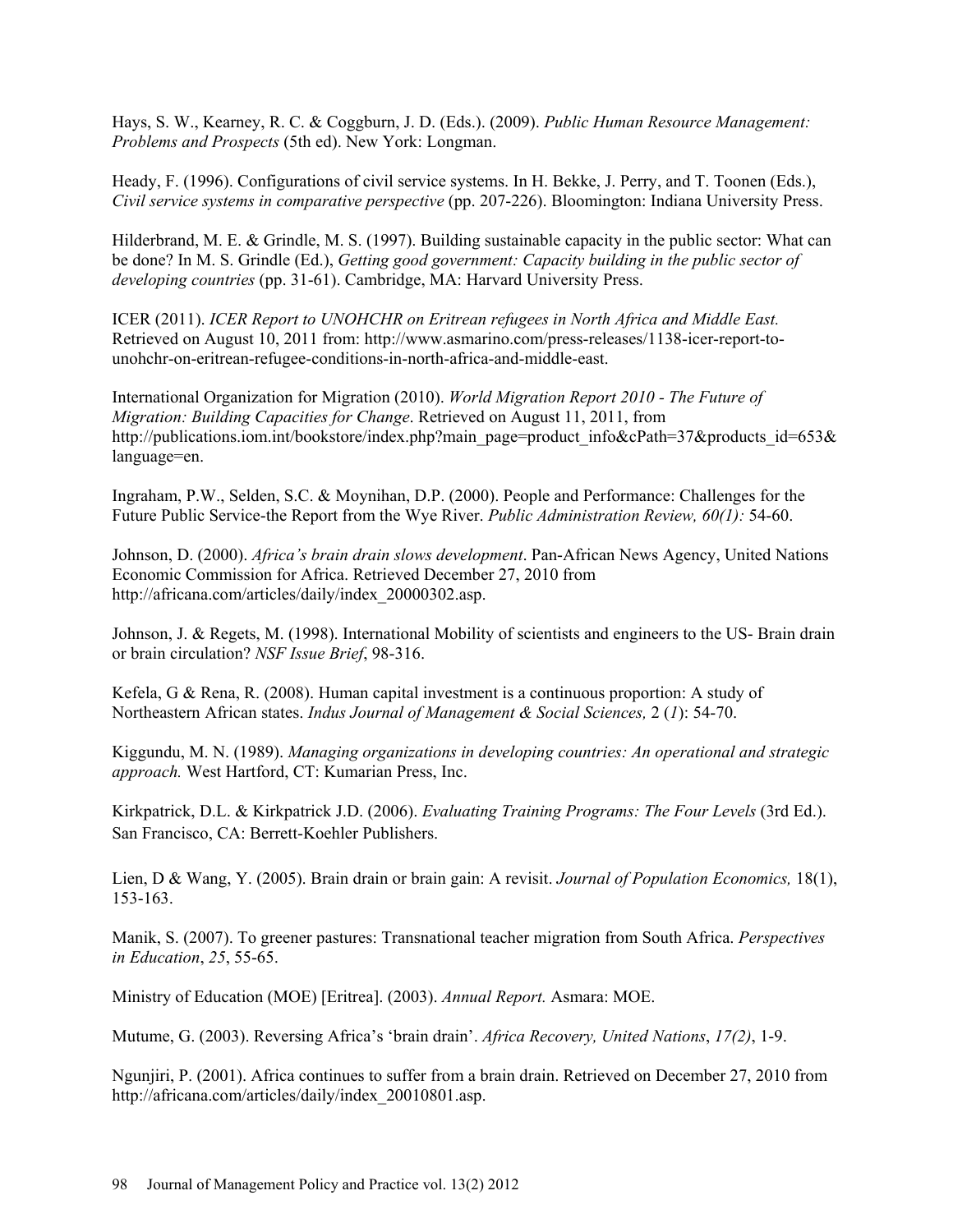Nunnally, J. C. (1978). *Psychometric theory*. New York: McGraw-Hill.

Oduba, V. (2003). Technology Ushers in BRAIN GAIN, Science in Africa. Retrieved on December 27, 2010 from http://www.scienceinafrica.co.za/2003/june/brain.htm

Onyango-Obbo, C. (2005). *Join Africa's brain drain*, or rot at home. Retrieved on December 29, 2010 from http://allafrica.com/stories/200501040763.html.

Physicians for Human Rights. (2004). *An action plan to prevent brain drain: Building equitable health systems in Africa.* Boston, MA: Physicians for Human Rights.

Ponnu, C. H. and Chuah, C. C. (2010). Organizational commitment, organizational justice and employee turnover in Malaysia. African *Journal of Business Management*, 4(13): 2676-2692.

Prah, K. K. (2004). African wars and ethnic conflicts - Rebuilding failed states. *Human Development Report 2004.* African Regional Background Paper, UNDP.

RedekerHepner, T. (2008). *Human Tsunamis: Refugees and the Failure of Forced Migration Policy.* Retrieved on August 10, 2011 from: http://www.counterpunch.org/hepner04222011.html.

Schiff, Maurice. (2005). *Brain Gain: Claims about Its Size and Impact on Welfare and Growth Are Greatly Exaggerated*. IZA Discussion Paper No. 1599. 1-38.

Sriskandarajah, D. (2005). *Migration and development.* A paper prepared for the Policy Analysis and Research Program of the Global Commission on International Migration. Retrieved on August 10, 2011 from http://www.gcim.org/mm/File/Thematic%20Study%204.pdf.

Selassie, G. (2002). The brain drain-Africa's achilles heel. *World markets research centre.* In Focus 2002 Africa.

Soeters, J. (2005). *Ethnic conflict and terrorism. Origins and dynamics of Civil Wars*. Abingdon: Routledge.

Stalker, P. 1994. *The work of strangers. A survey of international labour migration*. International Labor Office: Geneva.

Tabachnick, BG, & Fidell, LS. (2007). *Using multivariate statistics* (5th ed.). Boston, MA: Pearson/Allyn & Bacon.

Tansel, A., & Güngör, N. D. (2003). Brain drain from Turkey: Survey evidence of student non-return. *Career Development International*, *8*(2), 52-69.

Teferra, D., & Altbachl, P. (2004). African higher education: Challenges for the 21st century. *Higher Education*, *47*(1), 21-50.

Tessema, M., Soeters, J. & Abraham, K. (2005). Practices and challenges of training and labour utilisation in Sub-Saharan Africa: The case of Eritrea. *International Journal of Training and Development*. *9*(4), 214-231.